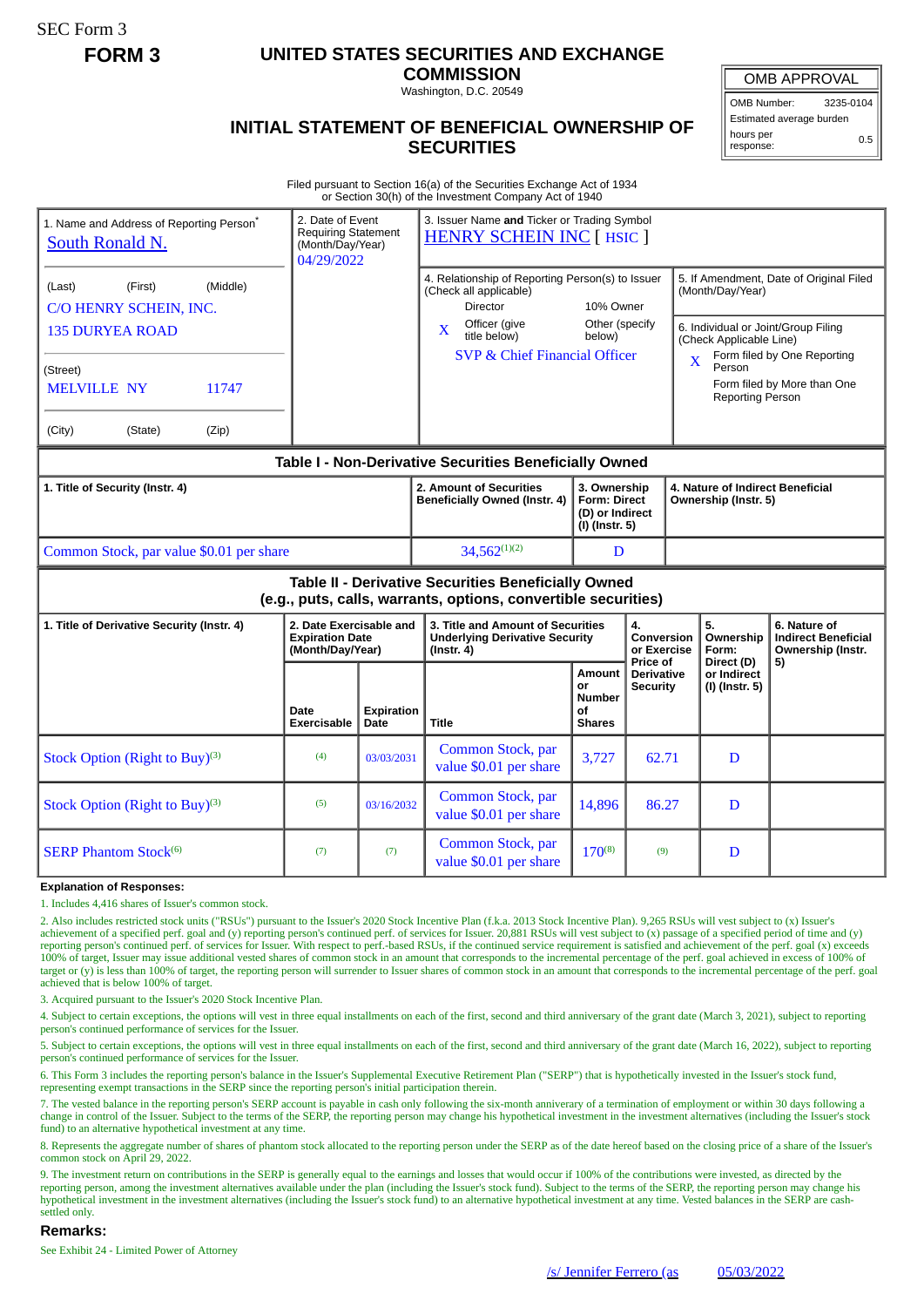## Attorney-in-Fact for Ronald N. South)

\*\* Signature of Reporting Person Date

Reminder: Report on a separate line for each class of securities beneficially owned directly or indirectly.

\* If the form is filed by more than one reporting person, *see* Instruction 5 (b)(v).

\*\* Intentional misstatements or omissions of facts constitute Federal Criminal Violations *See* 18 U.S.C. 1001 and 15 U.S.C. 78ff(a).

Note: File three copies of this Form, one of which must be manually signed. If space is insufficient, *see* Instruction 6 for procedure.

**Persons who respond to the collection of information contained in this form are not required to respond unless the form displays a currently valid OMB Number.**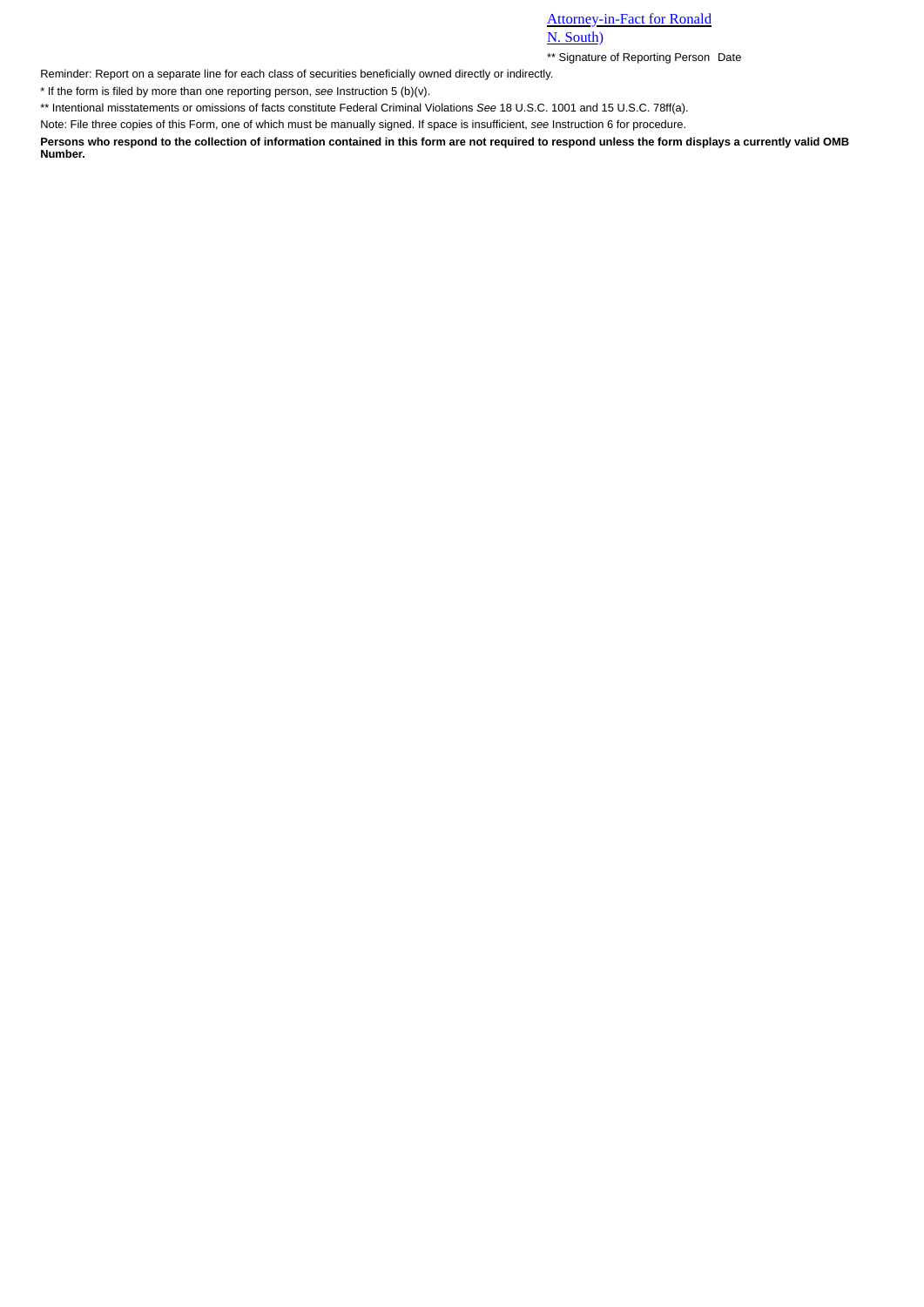LIMITED POWER OF ATTORNEY FOR SECTION 16 REPORTING PURPOSES

Know all by these present, that the undersigned hereby makes, constitutes and appoints each of Michael S. Ettinger, Walter Siegel and Jennifer Ferrero, acting individually, as the undersigned's true and lawful attorney-in-fact, with full power and authority as hereinafter described on behalf of and in the name, place and stead of the undersigned to:

(1) execute for, and on behalf of, the undersigned, in the undersigned's capacity as an officer and/or director of Henry Schein, Inc. (the "Company"), Forms 3, 4 and 5 in accordance with Section 16(a) of the Securities Exchange Act of 1934 and the rules and regulations promulgated thereunder, as amended from time to time (the "Exchange Act");

(2) seek or obtain, as the undersigned's representative and on the undersigned's behalf, information on transactions in the Company's securities from any third party, including brokers, employee benefit plan administrators and trustees, and the undersigned hereby authorizes any such person to release any such information to any attorney-in-fact and further approves and ratifies any such release of information;

(3) do and perform any and all acts for and on behalf of the undersigned which may be necessary or desirable to prepare, complete and execute any such Form 3, 4 or 5, and any amendments thereto, or other required report and timely file such Forms or reports with the United States Securities and Exchange Commission, the NASDAQ Stock Market and any stock exchange or similar authority as considered necessary or advisable under Section 16(a) of the Exchange Act; and

(4) take any other action of any type whatsoever in connection with the foregoing which, in the opinion of such attorney-in-fact, may be of benefit to, in the best interest of, or legally required by, the undersigned, it being understood that the documents executed by such attorney-in-fact on behalf of the undersigned pursuant to this Power of Attorney shall be in such form and shall contain such terms and conditions as such attorney-in-fact may approve in such attorney-in-fact's sole discretion.

The undersigned hereby gives and grants to each such attorney-in-fact full power and authority to do and perform any and every act and thing whatsoever requisite, necessary or proper to be done in the exercise of any of the rights and powers herein granted, as fully to all intents and purposes as the undersigned might or could do if personally present, with full power of substitution or revocation, hereby ratifying and confirming all that such attorney-in-fact, or such attorney-in-fact's substitute or substitutes, shall lawfully do or cause to be done by virtue of this power of attorney and the rights and powers herein granted.

The undersigned hereby acknowledges that (a) the foregoing attorneys-in-fact are serving in such capacity at the request of the undersigned; (b) this Limited Power of Attorney authorizes, but does not require, each such attorney-in-fact to act in their discretion on information provided to such attorney-in-fact without independent verification of such information; (c) any documents prepared and/or executed by any attorney-in-fact on behalf of the undersigned pursuant to this Limited Power of Attorney shall be in such form and shall contain such information and disclosure as such attorney-in-fact, in his or her sole discretion, deems necessary or advisable; (d) neither the Company nor any attorney-in-fact assumes (i) any liability for the undersigned's responsibility to comply with the requirements of the Exchange Act, (ii) any liability of the undersigned for any failure to comply with such requirements, or (iii) any obligation or liability of the undersigned for profit disgorgement under Section 16(b) of the Exchange Act; and (e) this Limited Power of Attorney does not relieve the undersigned from responsibility for compliance with the undersigned's obligations under the Exchange Act, including, without limitation, the reporting requirements under Section 16 of the Exchange Act.

This Power of Attorney shall remain in full force and effect until the undersigned is no longer required to file Forms 3, 4 and 5 with respect to the undersigned's holdings of, and transactions in, securities issued by the Company, unless earlier revoked as to any attorney-in-fact by the undersigned in a signed writing delivered to such attorney-in-fact. In affixing his signature to this Power of Attorney, the undersigned hereby revokes any and all previously executed Powers of Attorney for the same or similar purposes.

IN WITNESS WHEREOF, the undersigned has caused this Power of Attorney to be executed as of this 22nd day of April 2022.